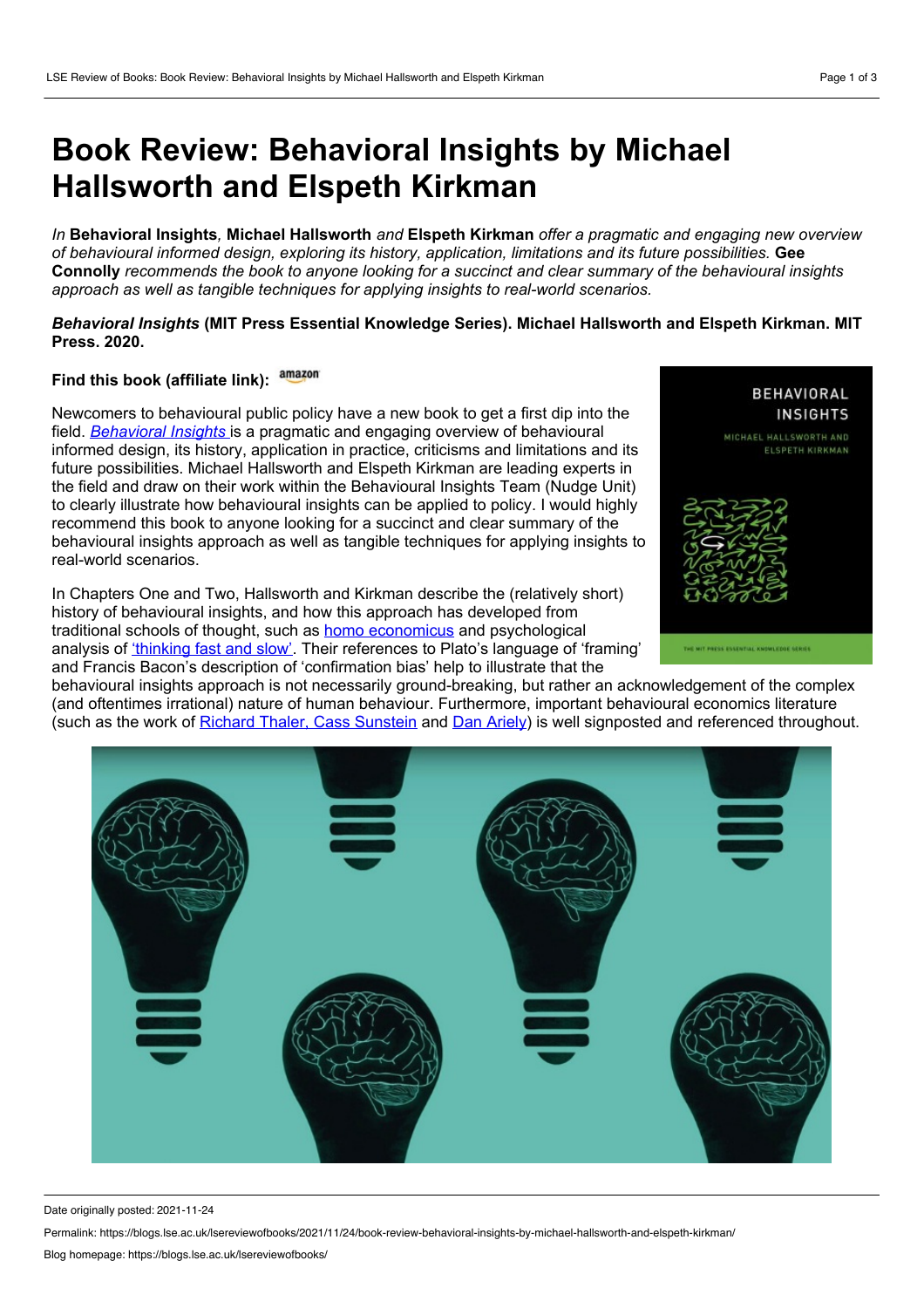## Image Credit: [Pixabay](https://pixabay.com/illustrations/brain-light-bulb-mind-mindset-5655155/)

That said, as Hallsworth and Kirkman acknowledge in Chapter Six, a clear definition of behavioural insights has yet to be established. This somewhat detracts from the otherwise clearly explained introduction and history of concepts in Chapters One and Two, particularly given Hallsworth and Kirkman do not suggest how an encompassing definition might be achieved. Additionally, including more examples of how behavioural insights have been applied in practice in Chapter Three would be valuable to novice readers in the behavioural insights field.

In Chapter Four, Hallsworth and Kirkman outline how their team applied the behavioural insights approach to the real-world challenge of increasing the attendance of unemployed people at jobseekers' events. This section will likely be very useful to professionals working in service design and policy roles as it is clearly laid out and easy to navigate, offering various diagrams and frameworks that can be used to map individual behaviours and signposting 'user' journeys throughout.

Chapter Four could be improved if these frameworks were named and attached as an appendix to the book, creating takeaway snippets readers could easily apply within their own policy or business setting. Furthermore, applying the behavioural insights approach in one or two more examples would have been beneficial, in order to demonstrate how this methodology can be adapted depending on context, amongst other constraints. On the other hand, adding more examples would perhaps counteract the succinct and focused nature of the book, factors which make it so accessible. *Behavioral Insights* strikes a nice balance between the step-by-step application of behavioural insights and acknowledging its surrounding complexity.

Chapter Five provides a great summary of some of the limitations of applying behavioural insights including those of ethics, scaling-up and scientific evidence. This chapter specifically gives frameworks for evaluating the transparency and manipulation of a behavioural informed policy, products or services, which will likely be useful to those working in these industries.

Unfortunately, the limitations outlined in Chapter Five are not developed cohesively into Chapter Six, which considers the future of behavioural insights. Chapter Six is less well-structured and arguably leaves the reader with more questions than answers, though some interesting ideas relating to human-centred design and complex network analysis are put forward. Nonetheless, including such a free-flowing and open-ended chapter does help to empower the reader to adapt the proposed behavioural insights approach to their own context and to investigate other emerging techniques.

The book's concluding statement that behavioural insights may someday 'become meaningless' due to them 'being absorbed into standard ways of working' deserves some interrogation, which was perhaps the prerogative of the authors. Hallsworth and Kirkman make a persuasive case for embedding behavioural practices in public policymaking and industry. However, their earlier reflections on the ethics of liberal paternalism, the need for a systematic approach to developing and evaluating behavioural policies and new and emerging behavioural informed design techniques, for me, underlined the need to always delineate where and how behavioural insights have been applied. This is particularly the case where there is a risk that behavioural insights may be used for coercion or deception, otherwise known as 'sludge'. This closing thought therefore felt somewhat in contradiction to earlier statements in this otherwise thoughtfully set out short read.

Overall *Behavioral Insights* provides a pedagogic overview of behavioural insights and how they can be applied in practice. It's pragmatically written and ideal for anyone working in a business, policy or service design context looking to get quick insights they can apply in their day-to-day work. Perhaps because it is a short book, *Behavioral Insights* could have expanded the number of examples of how behavioural insights can be applied in practice, providing an appendix of key frameworks and re-structuring Chapter Six to make Hallsworth and Kirkman's proposed next steps within the field more tangible. Regardless, I am looking forward to experimenting with their frameworks in my own professional activities. Though I cannot guarantee my opinions haven't fallen victim to confirmation bias, so I guess you'll have to check the book out yourself!

Note: This review gives the views of the author, and not the position of the LSE Review of Books blog, or of the London School of Economics and Political Science. The LSE RB blog may receive a small commission if you choose to make a purchase through the above Amazon affiliate link. This is entirely independent of the coverage of *the book on LSE Review of Books.*

Date originally posted: 2021-11-24

Permalink: https://blogs.lse.ac.uk/lsereviewofbooks/2021/11/24/book-review-behavioral-insights-by-michael-hallsworth-and-elspeth-kirkman/